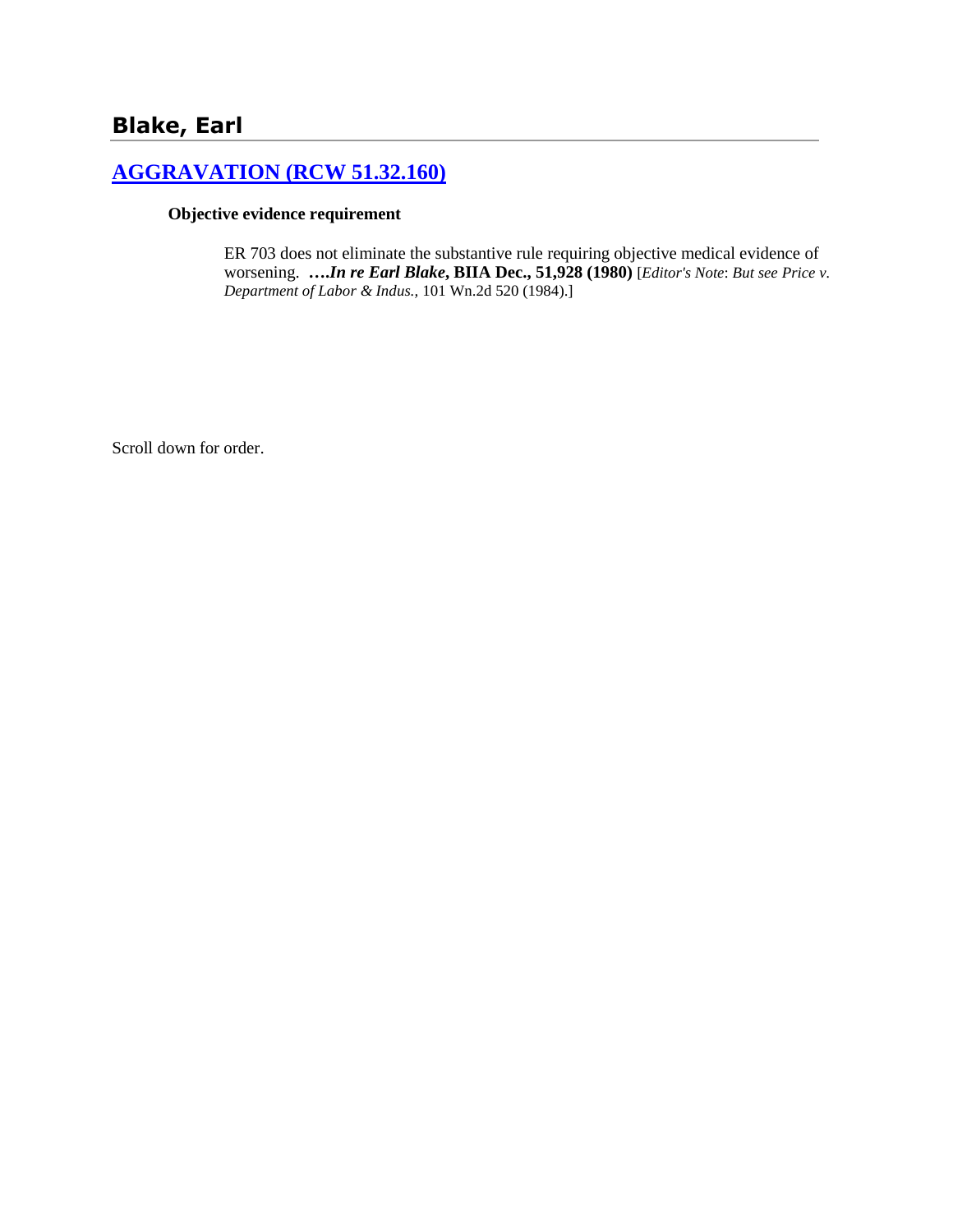#### **BEFORE THE BOARD OF INDUSTRIAL INSURANCE APPEALS STATE OF WASHINGTON**

**)**

**IN RE: EARL L. BLAKE ) DOCKET NOS. 51,928 & 51,929**

### **CLAIM NOS. F-977951 & F-414497 ) DECISION AND ORDER**

APPEARANCES:

Claimant, Earl L. Blake, by Springer, Norman and Workman, per Richard L. Norman

Employer, Corrosion Controllers, Inc., None

Employer, The Boeing Company, by Perkins, Coie, Stone, Olsen and Williams, per Calhoun Dickinson

Department of Labor and Industries, by The Attorney General, per John R. Dick, Assistant

Two appeals filed by the claimant on may 17, 1978, from two orders of the Department of Labor and Industries dated March 17, 1978, which denied the claimant's applications for aggravation in two separate injury claims on the ground that there was no adequate objective evidence that the injury had become aggravated. **SUSTAINED**, as to claim No. F-414497, Docket No. 51,929. **REVERSED AND REMANDED**, as to Claim No. F-977951, Docket No. 51,928.

## **DECISION**

Pursuant to RCW 51.52.104 and RCW 51.52.106, this matter is before the Board for review and decision on timely Petitions for Review filed by the employer, The Boeing Company, and the Department of Labor and Industries to a Proposed Decision and Order issued by a hearing examiner for this Board on October 8, 1979, in which the orders of the Department dated March 17, 1978 were reversed, and the claim remanded to the Department of Labor and Industries with direction to enter the claimant upon the pension rolls of this state as a totally disabled worker.

The Board has reviewed the evidentiary rulings of the hearing examiner and finds that no prejudicial error was committed and said rulings are hereby affirmed.

The general nature and background of this appeal are as set forth in the hearing examiner's Proposed Decision and Order and shall not be reiterated herein.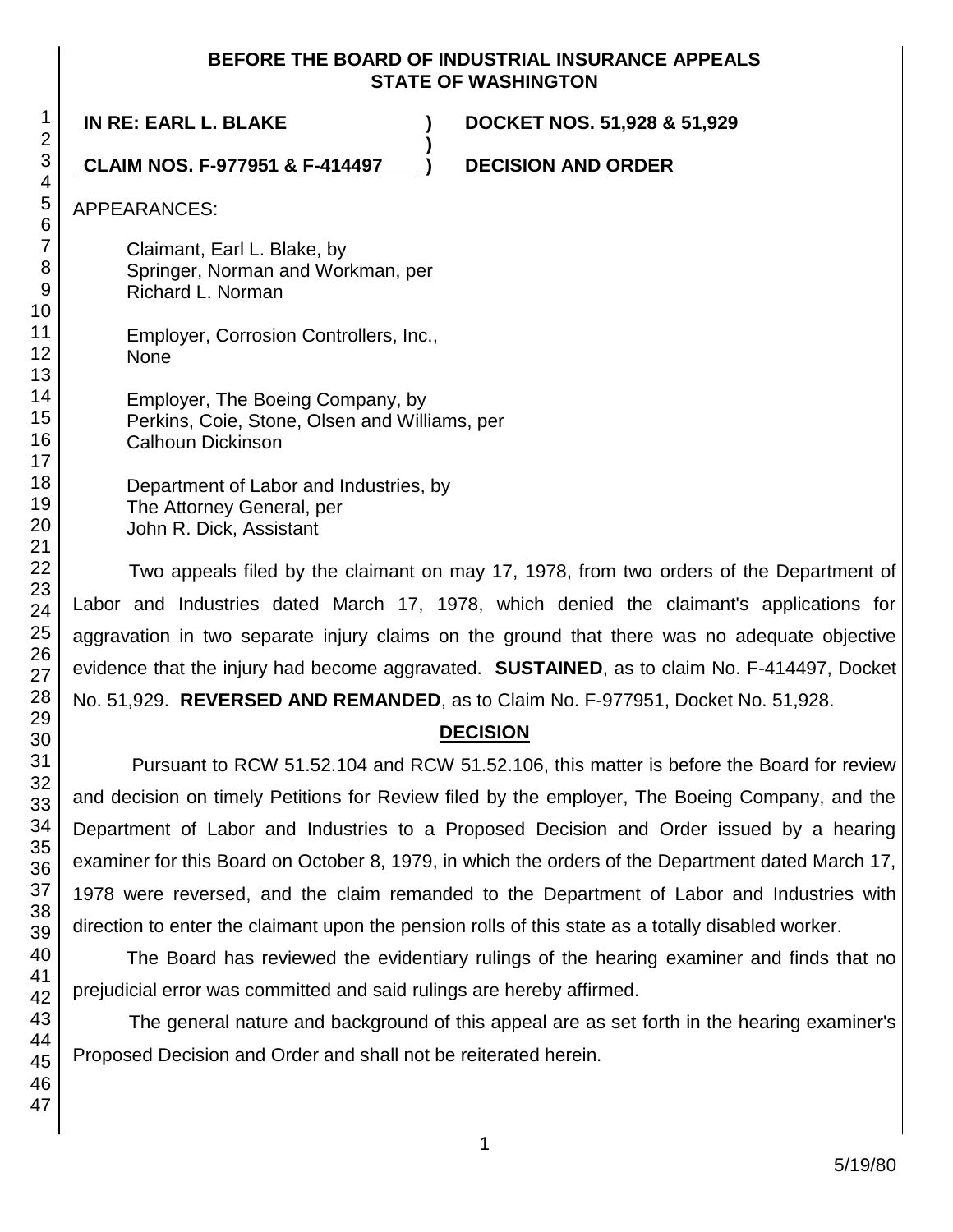We concur in the hearing examiner's finding that the claimant's low back condition worsened between the terminal dates of January 22, 1974 and March 17, 1978, to the extent that the claimant has been rendered unable to engage in any form of gainful employment. We further concur in the hearing examiner's determination that such worsening was occasioned by the claimant's industrial injury of August 19, 1970, which he sustained during the course of his employment for Corrosion Controllers, Inc.

Of the three medical witnesses who testified herein, Dr. Winfred H. Clark, an orthopedic surgeon, was the most familiar with the claim- ant's condition. Moreover, he was the only physician testifying who personally examined the claimant reasonably near the aforestated terminal dates. The doctor's testimony discloses a steady deterioration in the claimant's low back condition following the injury of August 19, 1970, with Corrosion Controllers, Inc.

Although the hearing examiner found that the worsening or aggravation in the claimant's low back condition was caused by the Corrosion Controllers, Inc., injury of August 19, 1970, and concluded therefrom that the Department's order denying aggravation of that injury should be reversed, he further concluded that the Department's order denying aggravation of the claimant's Boeing injury of March 28, 1966, should also be reversed.

The proposed reversal of the Department's order denying aggravation in the Boeing injury claim finds no support as we read the record. While we would agree with the hearing examiner's statement in conclusion No. 3 to the effect that the claimant's Boeing injury was "aggravated" by his injury with Corrosion Controllers, Inc., this fact does not establish "aggravation" of the Boeing injury within the purview of RCW 51.32.160, the statute governing adjustment of compensation for aggravation. To establish aggravation of the Boeing injury, there must be a showing that the worsening in the claimant's low back condition resulted from that injury. As previously noted, the showing in this case is that such worsening resulted from the claimant's injury with Corrosion Controller, Inc., an injury which constitutes an independent, intervening cause.

Before concluding, we deem it necessary to disavow the hearing examiner's discussion concerning the new rules of evidence adopted April 2, 1979, wherein he reaches the conclusion that Rule 703, in legal effect, "repeals" the long-established case law requirement that a claim for aggravation be supported in part by objective medical findings. The genesis of this conclusion stems from the hearing examiner's determination that the case law requirement of objective medical findings is itself a "rule of evidence." Manifestly, we think this is a fallacious premise. The